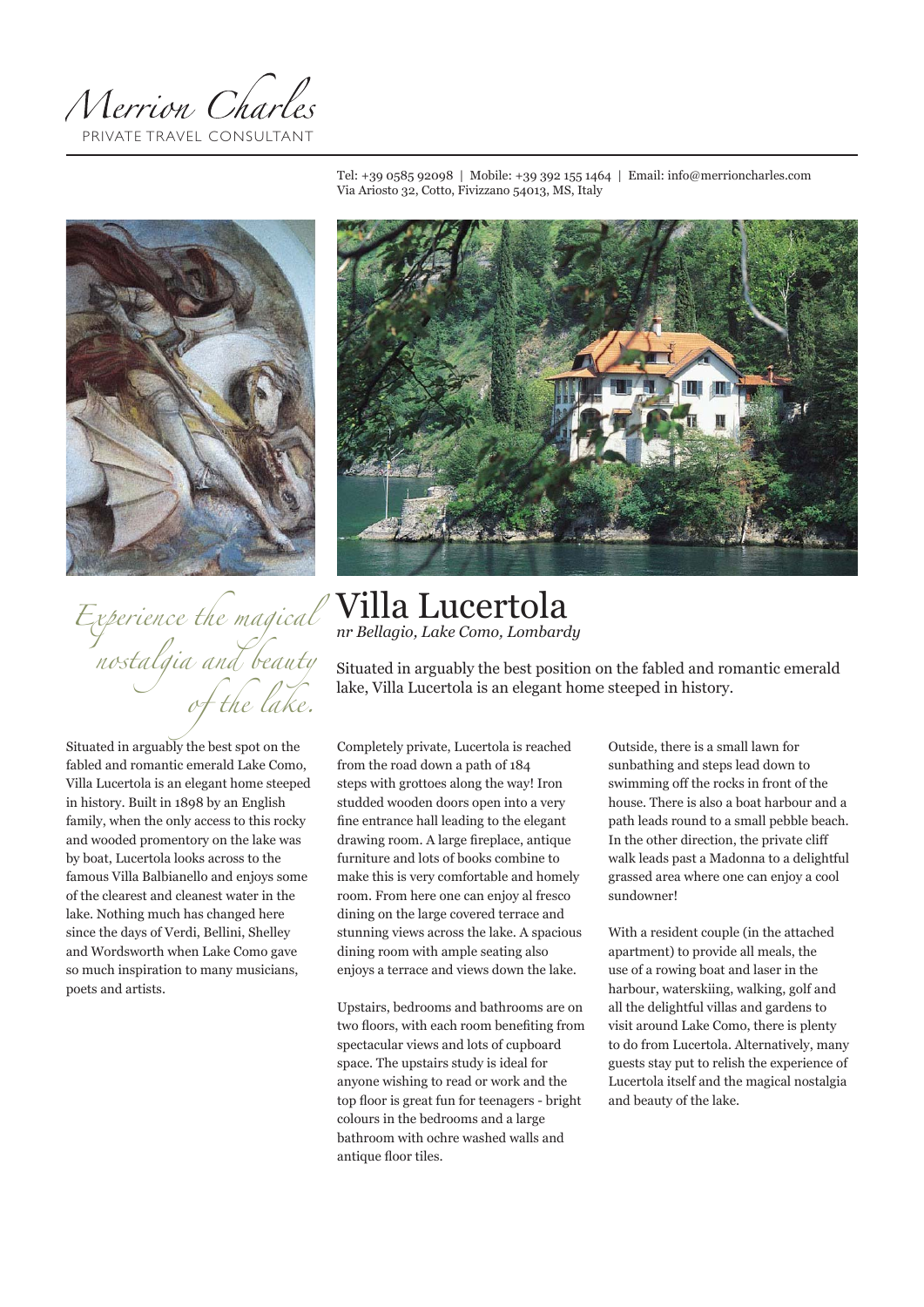

Tel: +39 0585 92098 | Mobile: +39 392 155 1464 | Email: info@merrioncharles.com Via Ariosto 32, Cotto, Fivizzano 54013, MS, Italy



## **Sleeps 10/11**

#### **The Service**

(food paid locally) Resident couple prepare and serve 3 meals per day, 6 days per week

#### **The Accommodation**

- Entrance hall
- Dining room
- Drawing room
- Kitchen
- Cloakroom with shower
- Large terrace

First floor

- Master double bedroom with bathroom en suite
- 
- Study • Twin bedroom
- Bathroom
- 
- Double bedroom

### **Second floor**

- Triple bedroom
- Twin bedroom
- Bathroom
- Washing machine
- Telephone

#### **Attractions Nearby**

- Bellagio 2kms
- Menaggio Golf Club (via ferry from Bellagio)
- Tennis at the Sporting Club in Bellagio
- Waterskiing and Boat hire in Lezzeno 2kms
- Villa Balbianello nr. Lenno
- Villa Carlotta in Tremezzo
- Villa Melzi in Bellagio
- Como 25kms

#### **General**

- Nearest restaurants / shops in Bellagio 1km • Other restaurants / shops / bars in
- Lezzeno 2kms • Airports in Milan Malpensa or Milan Linate 11/4 hours and Bergamo 11/2 hours